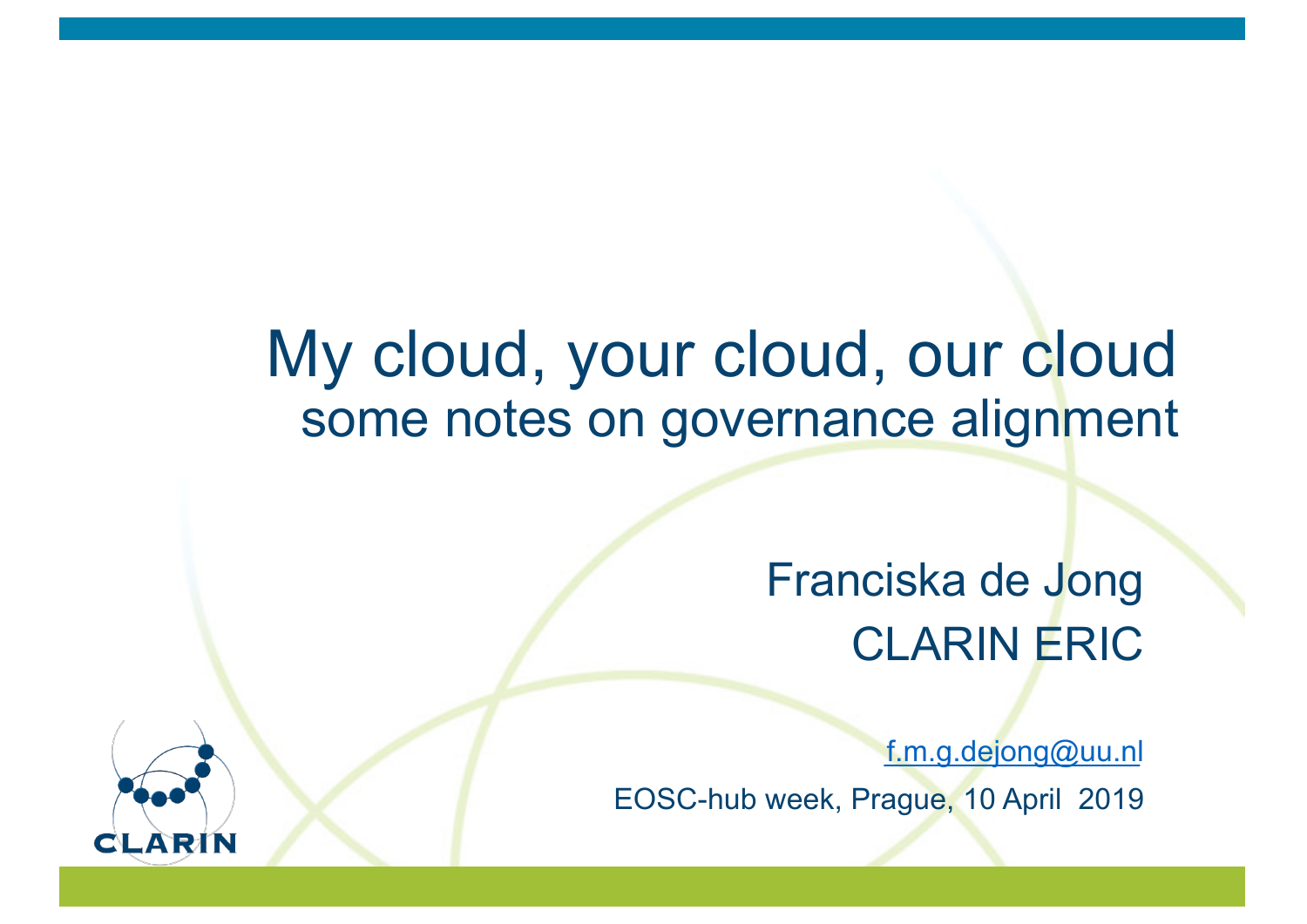#### **Cloud governance**

- SSH Open Cloud (SSHOC) and conditions for sustainability: responsibility, ownership, fúnding
- At stake: potential for
	- consolidation of SSH 'heritage'
	- multidisciplinary collaboration
- SSHOC and EOSC:
	- Can EOSC incorporate the results of collaborations in cluster projects?
	- Can cluster projects act as a conduit of products and results into EOSC?
- Implications
	- at the level of funding (who gets access under which fee model)
		- at the level of governance (who decides what)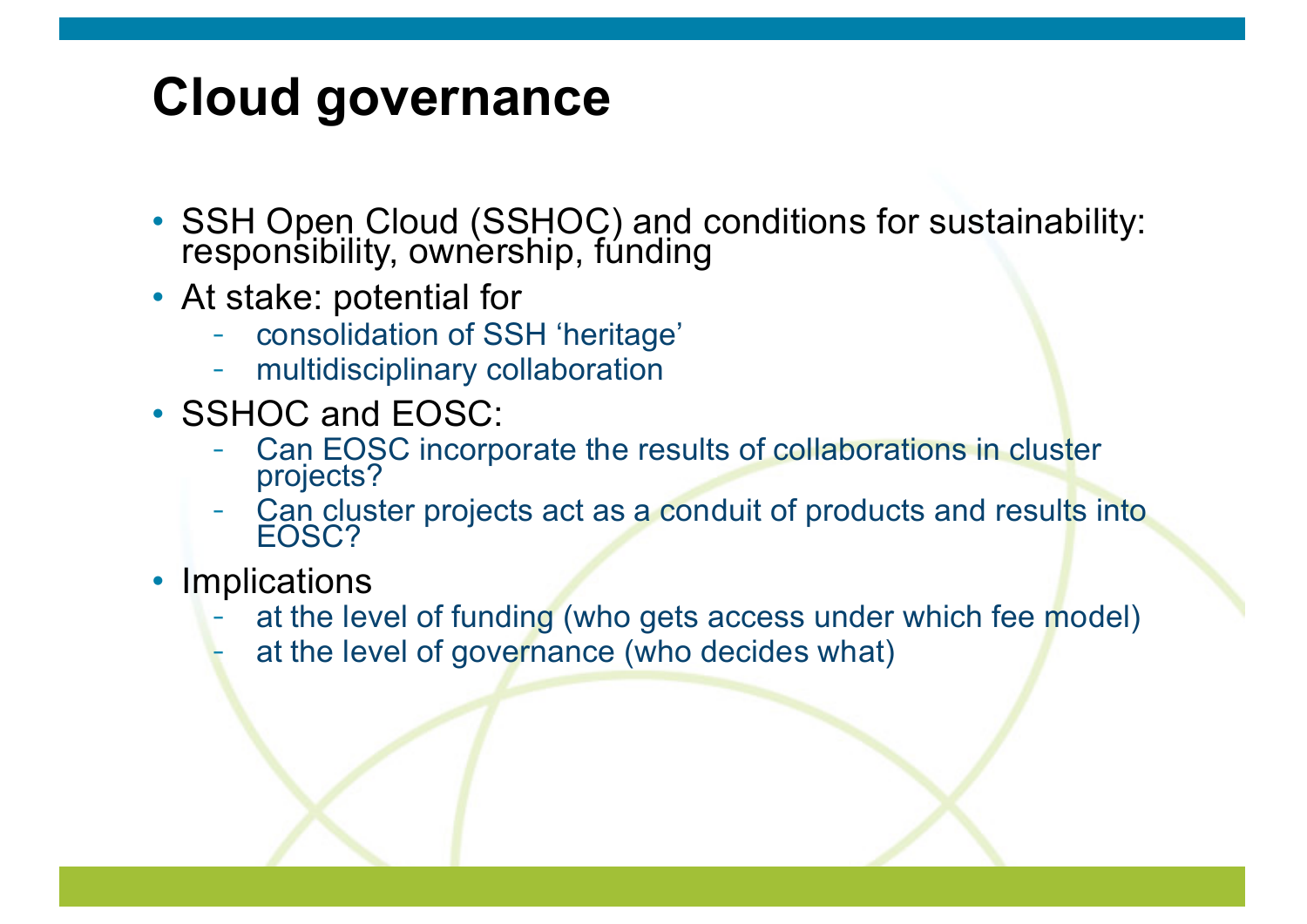## **SSHOC parties in the EOSC landscape**

- SSHOC stakeholders: CESSDA, CLARIN, DARIAH, E-<br>RIHS, ESS, SHARE (a few more may enter soon)
- Different levels of EOSC and e-Infra involvement:
	- CLARIN ERIC and some DARIAH partners are involved in EOSC-hub
	- other partners were involved in the EOSC pilots, and
	- SSHOC/CESSDA participation in EOSC-hub strategy board
	- SSH represented in EOSC executive board
- Challenge: how to manage the diversity and the need for alignment of strategies
	- at the disciplinary level
	- at the national level
	- at the European level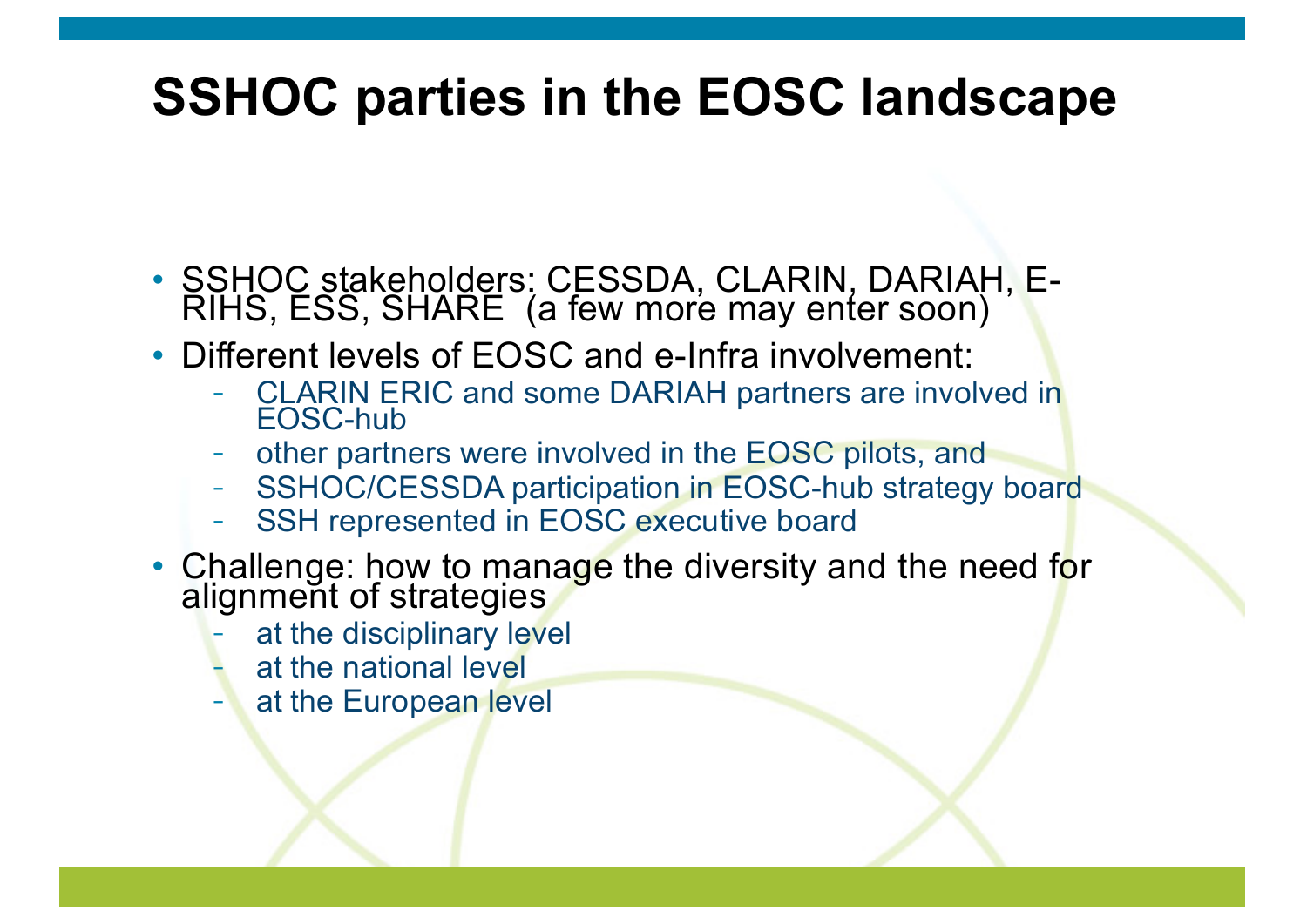## **Urgent actions**

- Analyse and discuss the options that may foster sustainability:
	- Using/sharing data management services from EOSC-hub
	- Sharing community-specific services with others
	- Identifying future-proof EOSC-hub solutions
	- Determining which community solutions remain preferable
- Arrange the exchange of SSH needs and requirements with the EOSC leadership (generic service developers, governing bodies, policy makers, …)
- Identify and/or initiate dynamics in the funding of European research infrastructures.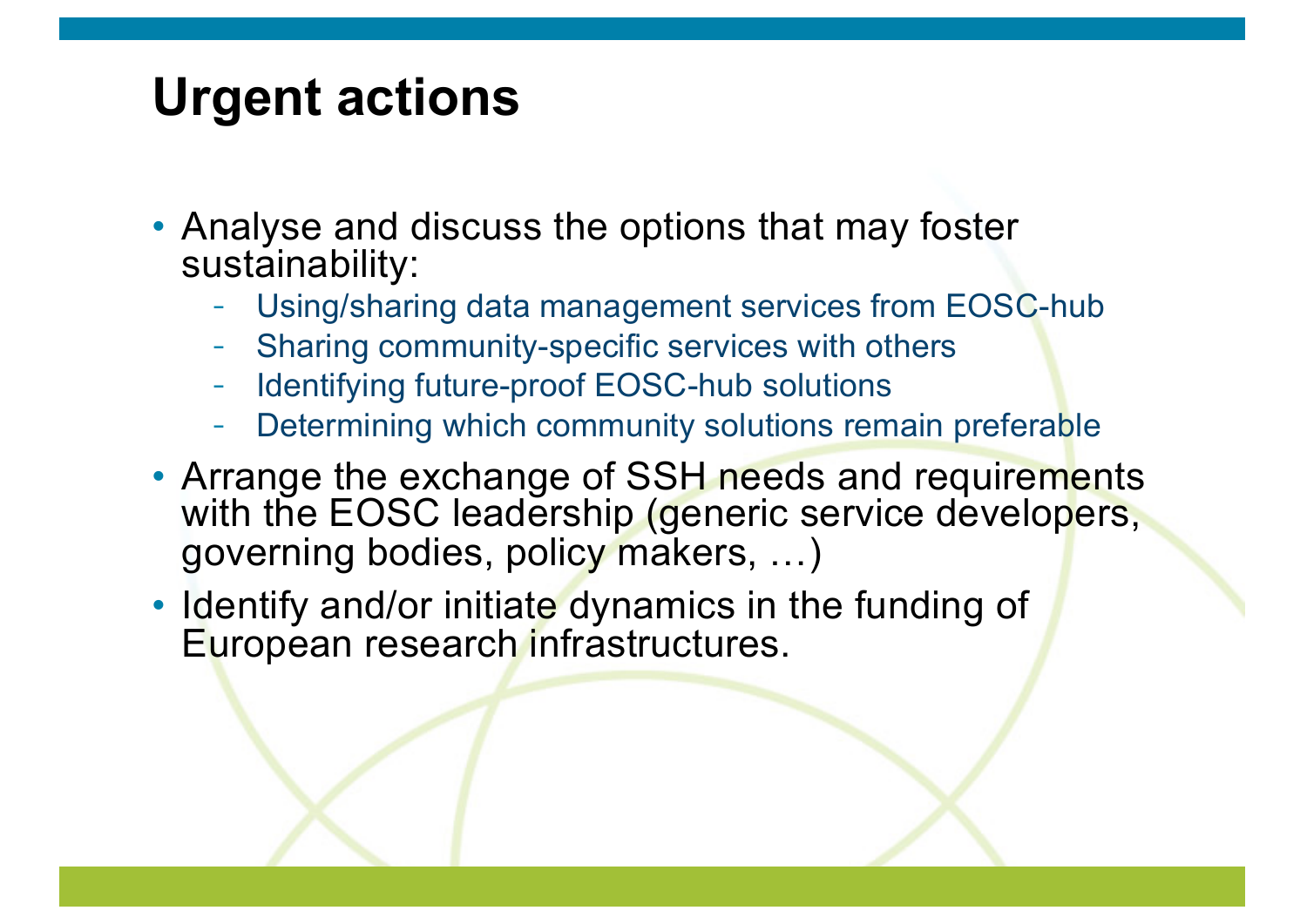- The SSH communities need to develop a vision on what EOSC should bring.
- *It is our cloud too!*